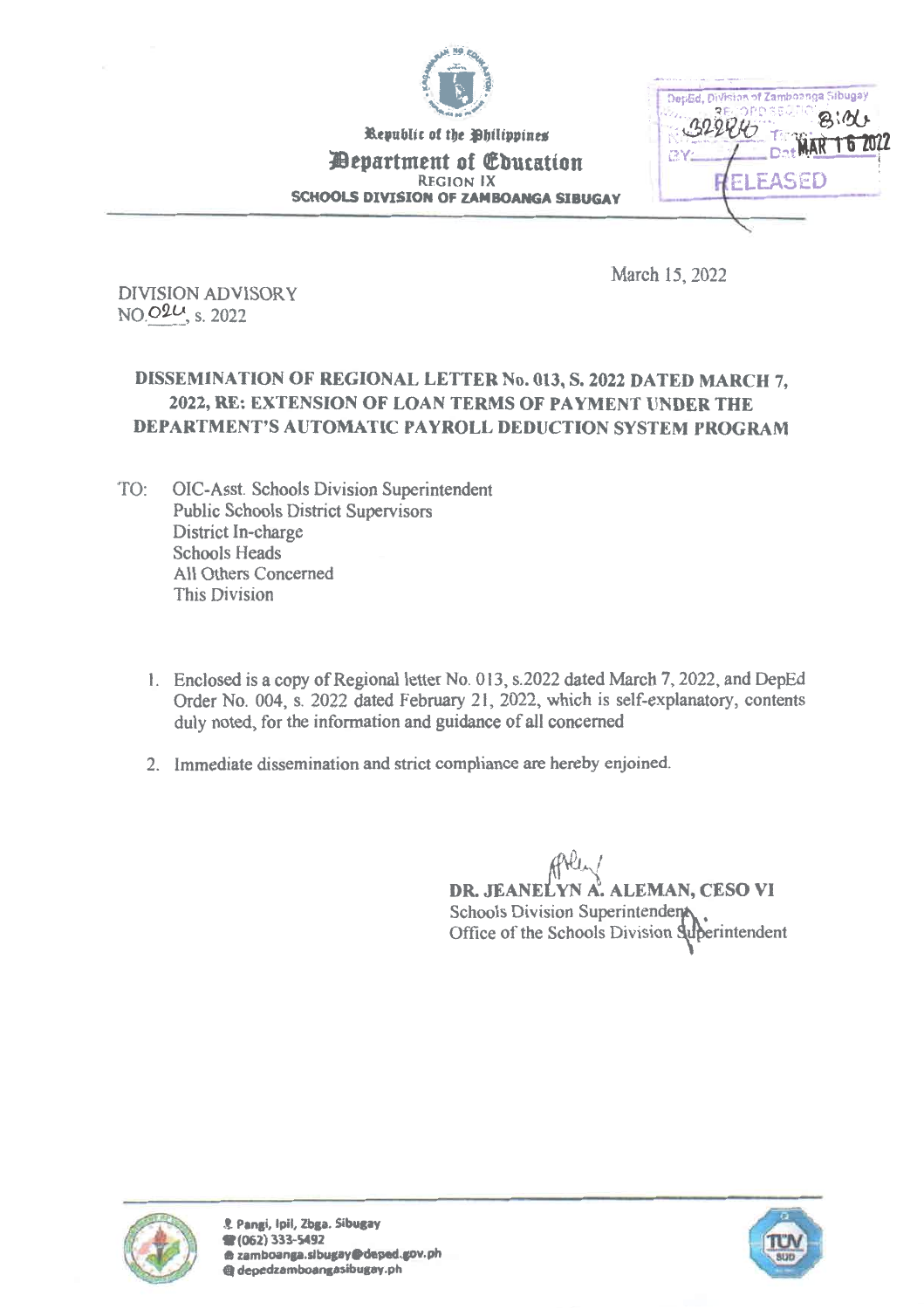

0 MAR 2022

Republic of the Ohilippines

*Department of Education* 

REGIONAL OFFICE IX. ZAMBOANGA PENINSULA

Office of the Regional Director

March 7, 2022

# REGIONAL LETTER

No.  $(3)$  s. 2022

**Schools Division Superintendents** TO: Secondary School Principals of Implementing Units All Others Concerned This Region

Dear Sir/Mesdames:

Enclosed is a copy of DepEd Order No. 004, s. 2022 issued on February 21, 2022 by Secretary Leonor Magtolis Briones, DepEd-Central Office, Pasig City, with the subject "Extension of Loan Terms of Payment Under the Department's Automatic Payroll **Deduction System Program**", which is self-explanatory, contents duly noted, for information, guidance and strict compliance.

Wide dissemination is hereby enjoined.

Very truly yours, DR. RUTH L. FUENTES, CESO IV Regional Director

Encls.: as stated

Copy furnished:

The OIC-Asst. Regional Director **Chiefs of Functional Divisions** The Records Officer This Office

ORD-FD-RL-2022-**EBT** 



Address: President Corazon C. Aquino Regional Government Center, Balintawak, Pagadian City 7016 Website: www.depedro9.net; www.ro9-deped.com Email: region9@deped.gov.ph



**CERTIFICATE NO.** 

 **第二年 CP000499Q**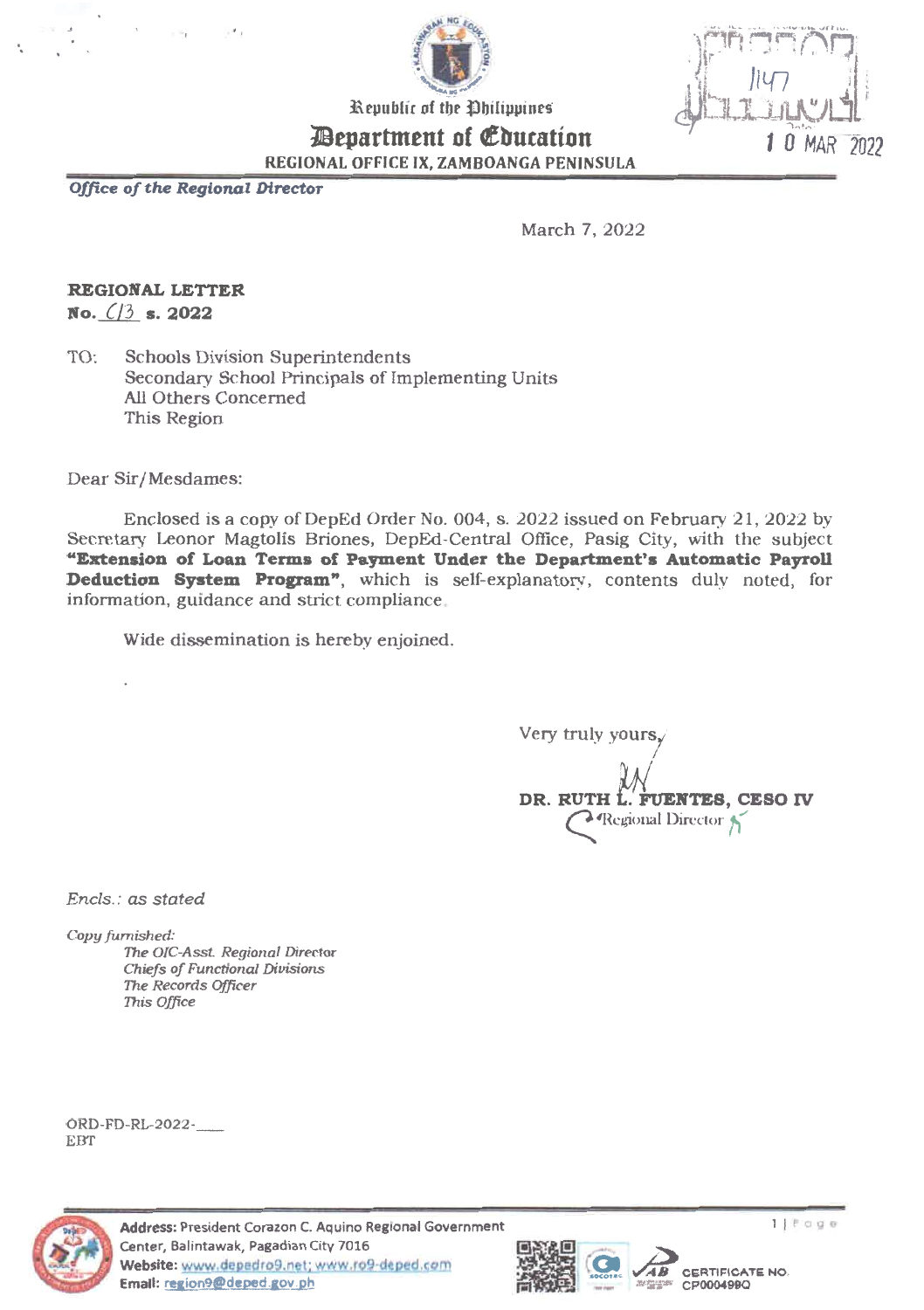

# Republic of the Philippines **Elepartment of Ebucation**

21 FEB ZEZZ

DepEd ORDER No.  $|| \n *0* 4$  . s. 2022

## EXTENSION OF LOAN TERMS OF PAYMENT UNDER THE DEPARTMENT'S AUTOMATIC PAYROLL DEDUCTION SYSTEM PROGRAM

To: Undersecretaries Assistant Secretaries Bureau and Service Directors Regional Directors Schools Division Superintendents Public Elementary and Secondary School Heads All Others Concerned

1. In view of the clamor of the Department of Education (DepEd) personnel to extend the payment terms of loans offered to DepEd personnel-borrower by private lending institutions accredited under the Department's APDS Program. Paragraph 26 of Enclosure No 1 of DepEd Order (DO) No 020. s 2021 titled Enhanced Guidelines on Accreditation/Re-accreditation of Private Entities Under the Automatic Payroll Deduction System (APDS) Program. shall be amended to extend the maximum loan term from three to five years. Paragraph 26 of the said DO shall now read as follows:

26. Entities participating in the APDS for lending business shall conform with the ceilings on interest and noninterest rates on loans as shown below. Only loans with a term not exceeding five years will be accommodated under the APDS. Illustrations for the loan computations from one to five years are in Annexes D-1 to D-5 of Enclosure No. 2 of this DepEd Order.

| <b>Particulars</b>                                                                     | <b>Ceilings</b>                                                                                                                                                                                              |  |  |  |  |
|----------------------------------------------------------------------------------------|--------------------------------------------------------------------------------------------------------------------------------------------------------------------------------------------------------------|--|--|--|--|
| Contractual Interest<br>Rates (based on<br>diminishing/declining<br>principal balance) | $1$ year – 7.500% per annum (p.a.)<br>or 0.625% per month<br>2 years $-9.000\%$ p.a. or 0.750% per<br>month<br>3 years $-9.660\%$ p.a. or 0.805% per<br>month<br>$4$ years $-9.66\%$ p.a. or 0.805 per month |  |  |  |  |
| One-time Other<br>Charges (Must be<br>itemized in the<br><b>Disclosure Statement)</b>  | 5 years - 9.66% p.a. or 0.805 per month<br>6.000%, deducted upfront from<br>the<br>principal amount of loan                                                                                                  |  |  |  |  |
| <b>Effective Interest Rates</b><br>$(EIR)$ p.a.                                        | $1$ year $-21.091%$<br>$2 \text{ years} - 16.351\%$<br>$3 \text{ years} - 14.886\%$<br>4 years $-13.759\%$<br>5 years - $13.082\%$                                                                           |  |  |  |  |

DepEd Complex, Meraico Avenue, Pasig City 1600 B633-7208 [8633-7228 [8632-1361 8636-4876 [8637-6209 www.deped.gov.ph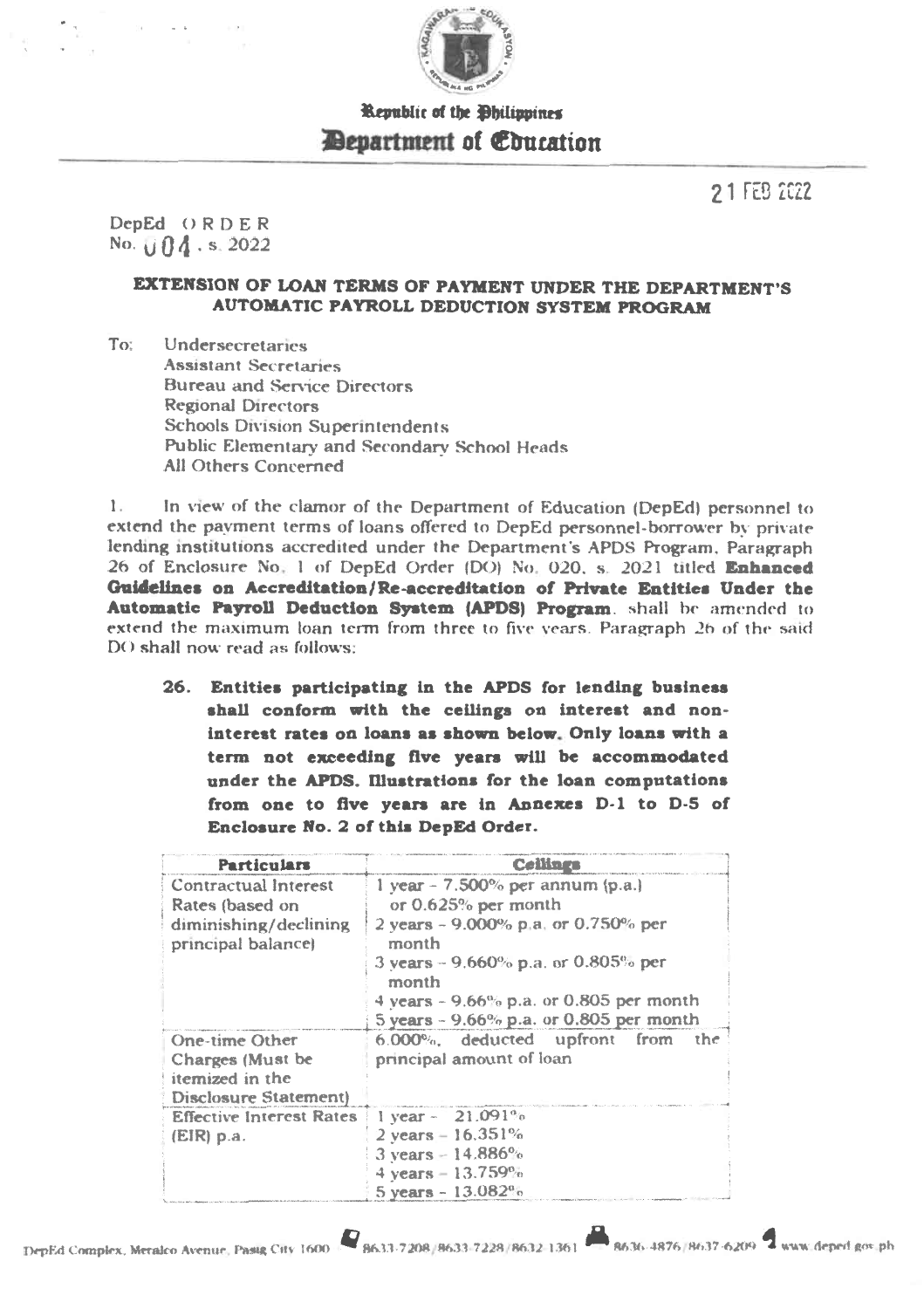2. For ready reference and guidance of all concerned, the copies of the Illustrations under Annexes D- 1 to D-5 of the abovementioned Enclosure 2 (Terms and Conditions of the ARDS Accreditation) of DO 020. s. 2021. as amended, are shown in Attachment No. 1 hereof.

3 All other provisions of DO 020. s. 2021 shall remain effective after the issuance of this Order

4. This Order shall take effect upon posting on the DepEd website. It shall also be filed with the University of the Philippines Law Center (UP LC)-Office of the National Administrative Register IONAR). UP Diliman, Quezon City.

5. For more information, please contact the Employee Account Management Division, (acting as APDS Secretariat), 2/F Teodoro Alonzo Building. Department of Education Central Office. DepEd Complex, Meralco Avenue. Pasig City, through email at fs.eamd@deped.gov.ph or at telephone number (02) 8633-7248.

6. Immediate dissemination of and strict compliance with this Order is directed.

LEONOR MAGTOLIS BRIONES Secretary

Encls.:

 $\frac{1}{\sqrt{2}}$  .

and the control of the

As stated

Reference:

DepEd Order No. (020. s. 20211

To be indicated in the Perpetual Index under the following subjects:

> ACCREDITATION AMENDMENT LOAN PAYMENT POLICY PROGRAMS

MCR/SMMA APA , MPC, DO Extension of Loan Terms of Payment ... APDS Program 0014 .1anuan, 31. 2022

•••••••10. **CIENTIFICANO** en alguna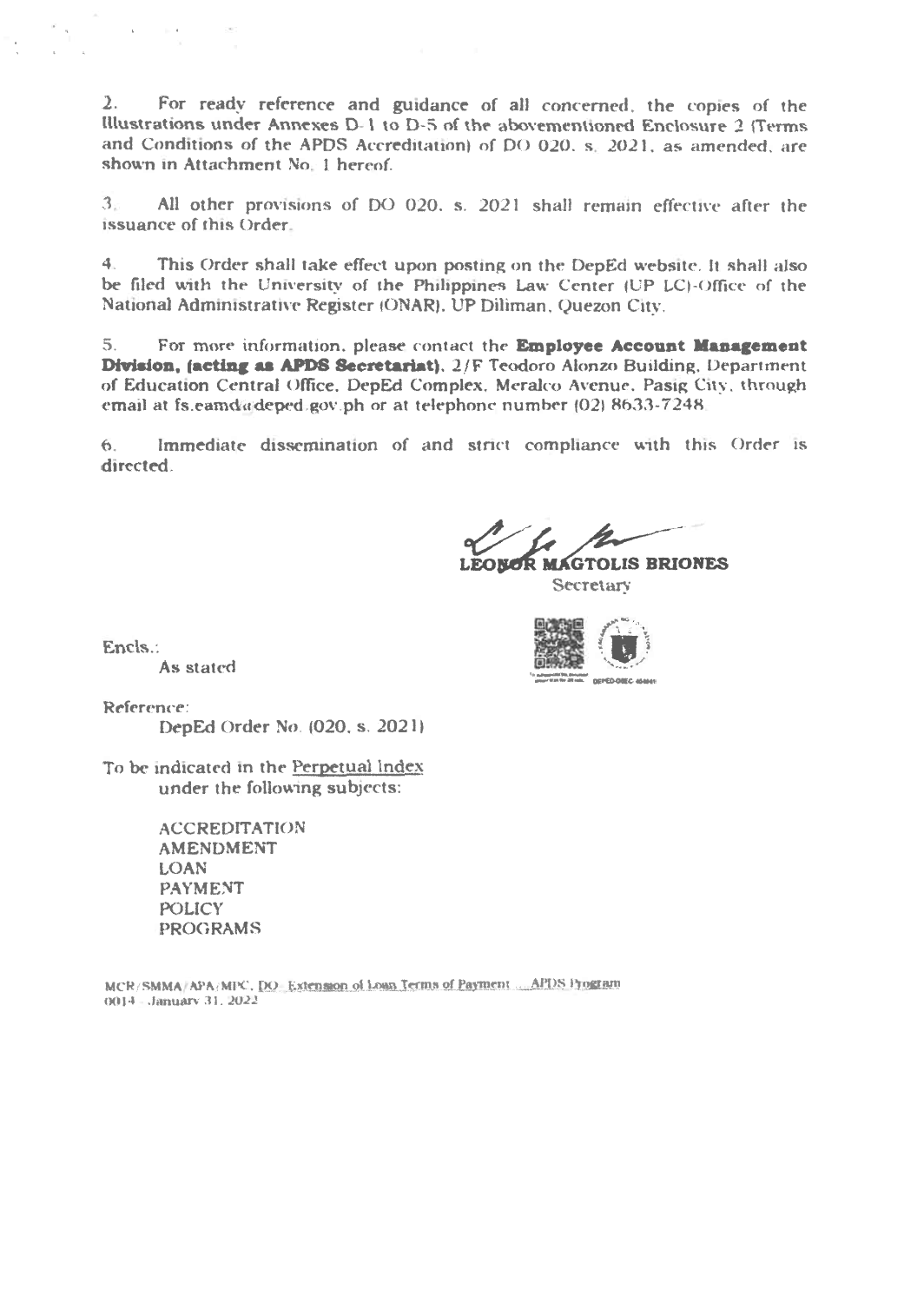

## Republic of the **P**hilippines *Pepartment of Education* OFFICE OF THE UNDERSECRETARY FOR FINANCE

February 21,2022

## ADVISORY

## TO ALL PRIVATE LENDING INSTITUTIONS ACCREDITED WITH THE DEPARTMENT'S AUTOMATIC PAYROLL DEDUCTION SYSTEM (APDS)

Subject: Dissemination of DepEd Order No. 004, s. 2022, titled "Extension of Loan Terms of Payment under the Department's Automatic Payroll Deduction System"

1. This is to inform you of the issuance of DepEd Order (DO) No. 04, s. 2022, duly signed by Secretary Leonor Magtolis Briones, a copy of which can be downloaded from the DepEd website at www.deped.gov.ph.

2. As approved in the said DO, PLIs are now allowed to extend the maximum loan terms up to five (5) years with the following ceilings:

| Particulars                                                                         | Ceilings                                                                                                                                                                                                                             |
|-------------------------------------------------------------------------------------|--------------------------------------------------------------------------------------------------------------------------------------------------------------------------------------------------------------------------------------|
| Contractual Interest Rates (based<br>on diminishing/declining<br>principal balance) | 1 year - 7.500% per annum (p.a.) or 0.625% per month<br>2 years - 9.000% p.a. or 0.750% per month<br>3 years - 9.660% p.a. or 0.805% per month<br>4 years - 9.66% p.a. or 0.805 per month<br>5 years - 9.66% p.a. or 0.805 per month |
| One-time Other Charges (Must be<br>itemized in the Disclosure<br>Statement)         | 6.000%, deducted upfront from the principal amount<br>of the loan                                                                                                                                                                    |
| Effective Interest Rates (EIR) p.a.                                                 | 1 year - 21.091%<br>2 years - 16.351%<br>3 years - 14.886%<br>4 years - 13.759%<br>5 years - 13.082%                                                                                                                                 |

3. Interested PLIs must submit to the undersigned a letter signifying intention to avail of the said privilege to offer loans to DepEd personnel, duly supported with the sample computations for the 4- and 5-year terms of loans, which shall form part of their existing Terms and Conditions of the APDS Accreditation (TCAA).

4. All loans to be granted with 4- and 5-year terms shall still abide by the provisions of the TCAA, especially the verification of the Net Take Home Pay, as contained in its Annexes B1 and B2.

5. For the information and guidance of all concerned. Thank you

YN MY SEV

earndi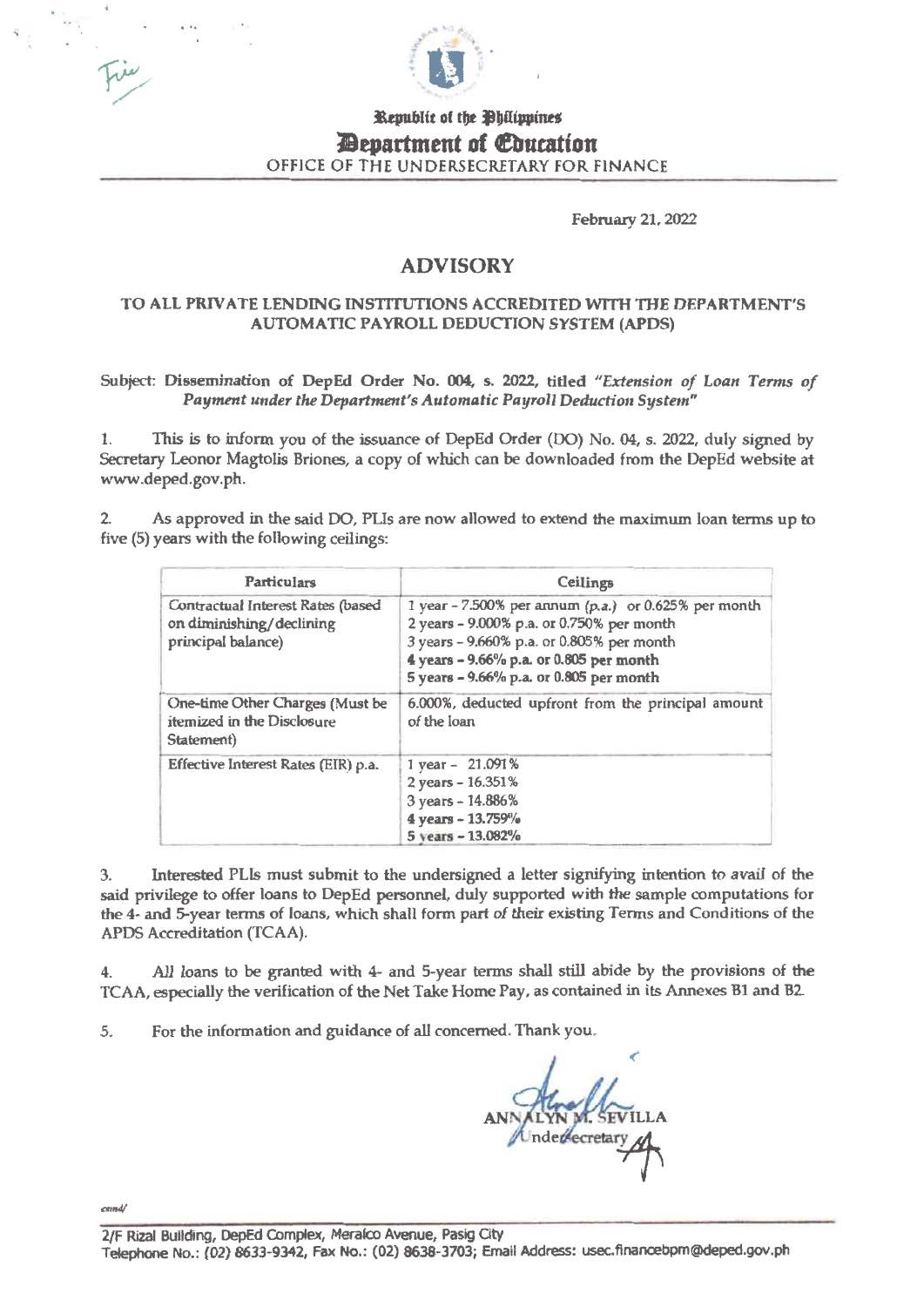#### ANNEX "D-1"

 $\stackrel{+}{\llcorner}$ 

 $16\,$ 

 $17$ 

 $^{\circ}_{\circ}8$ 

19

 $20\,$ 

 $21\,$ 

22

 $23$ 

 $\mathbb{S}$ 

 $\overline{6}$ 

 $\overline{7}$ 

 $\hat{8}$ 

 $\,9$ 

 $10$ 

 $11\,$ 

 $12$ 

**Total** 



Republic of the Philippines

 $\mathbb{R}^+$ 

Department of Education

#### AUTOMATIC PAYROLL DEDUCTION SYSTEM (APDS) PROGRAM

#### EFFECTIVE INTEREST CALCULATION MODEL FOR A ONE (1)-YEAR LOAN **DECLINING/DIMINISHING BALANCE METHOD**

|                | A                            | B                           | c            | D               | £                                    | F                                    | G              |
|----------------|------------------------------|-----------------------------|--------------|-----------------|--------------------------------------|--------------------------------------|----------------|
| 1              | Principal Amount (in PhP).   |                             | 100,000.00   |                 | <b>Contractual Interest Rate</b>     |                                      |                |
| 2              | Loan Term (in years)         |                             | 1            |                 |                                      | Per Annum                            | $= 7.500%$     |
| 3              | No. of installments (in mon- |                             | 12           |                 |                                      | Per Month.                           | $= 0.625%$     |
| 4              | Grace period (in months).    |                             | w            |                 | <b>Nominal Interest Rate</b>         |                                      | $= 4.109%$     |
| 5              |                              | No. of periods (in months). | 12           |                 | <b>Effective Interest Rate (EIR)</b> |                                      |                |
| b              | Other Charges                |                             | 6.000%       |                 |                                      | Per Annum                            | $= 21.091%$    |
|                |                              |                             |              |                 |                                      | Per Month                            | $= 1.608%$     |
| 7              | Monthly Installment          |                             | PhP 8.675.75 |                 |                                      |                                      |                |
| $\overline{B}$ |                              |                             |              |                 |                                      |                                      |                |
| Э              | <b>Installment</b>           | Gross Loan                  | Principal    | <b>Interest</b> | Other                                | <b>NET</b>                           | Outstanding    |
|                | Period                       |                             |              |                 | Charges                              | <b>PROCEEDS</b><br><b>Cash Flows</b> | <b>Balance</b> |
| 10             | Ō                            | 100,000.00                  |              |                 | 6,000.00                             | 94,000.00                            | 100,000.00     |
| $11 -$         | q.<br>$\mathcal{A}$          |                             | 8.050.75     | 625.00          |                                      | (8, 575.75)                          | 91,949.25      |
| 12             | 2                            |                             | 8.101.07     | 574.68          |                                      | (8.675.75)                           | 83,848.18      |
| 13             | Ĵ                            |                             | 8.151.70     | 524.05          |                                      | (8,675.75)                           | 75,696.48      |
| 14             | 4                            |                             | 8.202.65     | 473.10          |                                      | (8.675.75)                           | 67,493.83      |

421.84

370.25

318.34

266.11

213,55

160.66

107.44

53.89

4,108.91

 $8,253,91$ 

8,305.50

8.357.41

8.4C9.64

8,462.20

8,515.09

 $8\,568.31$ 

8.621.86

100,000.00

 $(8,675,75)$ 

 ${8,675.75}$ 

 $(8,675,75)$ 

 $(8.675.75)$ 

 $(8,675.75)$ 

 $(8,675,75)$ 

 $(8,675,75)$ 

 $(8,675,75)$ 

6,000.00

59,239.92

50,934,42

42,577.01

34,167.37

25,705.17

17,190.08

 $8,621,77$ 

 $\sim$   $\sim$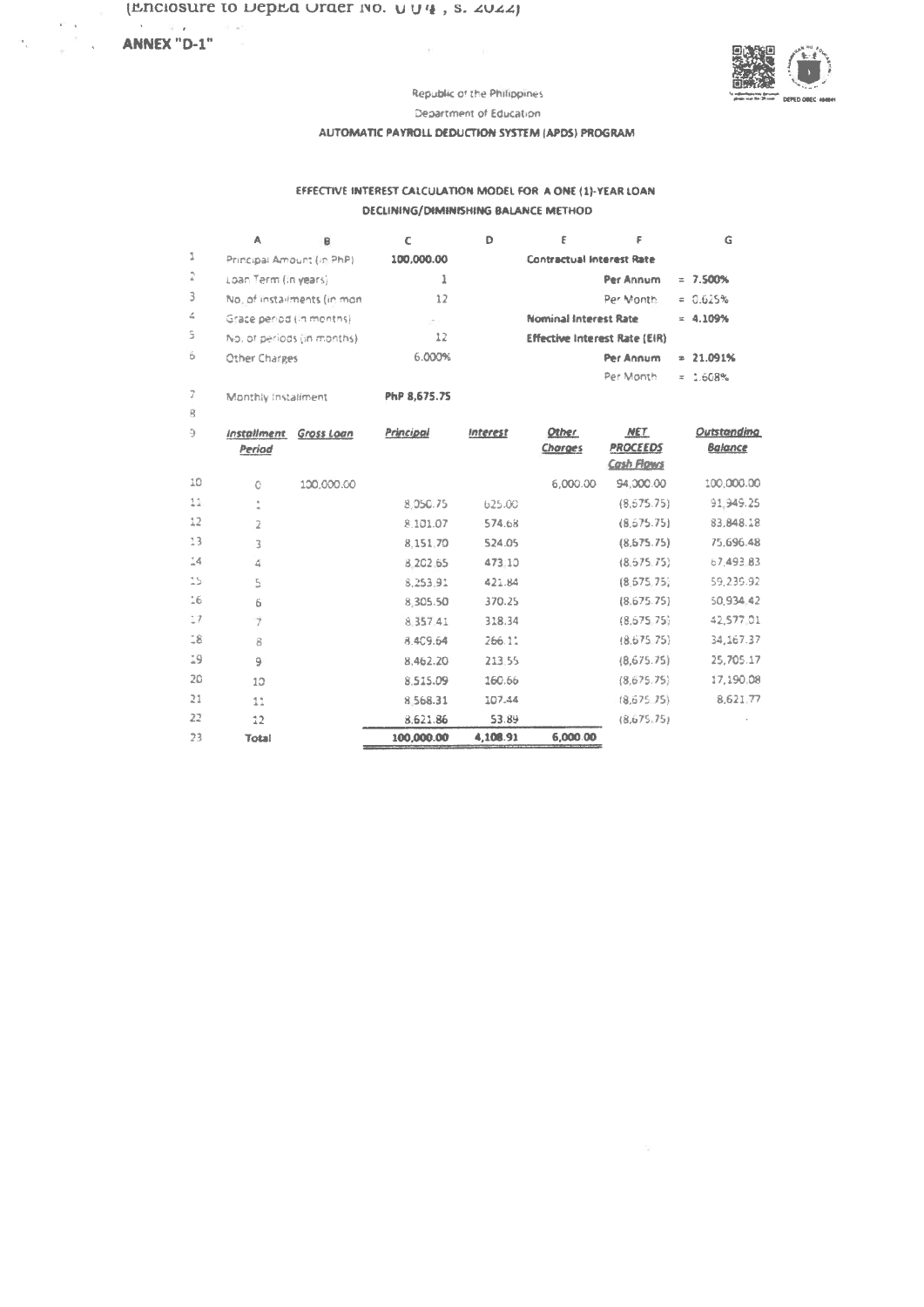

Department of Education

## AUTOMATIC PAYROLL DEDUCTION SYSTEM (APDS) PROGRAM

## EFFECTIVE INTEREST CALCULATION MODEL FOR A TWO (2)-YEAR LOAN DECLINING/DIMINISHING BALANCE METHOD

|    |                              | 8 |            | D |                              |                                      | G.          |
|----|------------------------------|---|------------|---|------------------------------|--------------------------------------|-------------|
|    | Principal Amount (in PhP)    |   | 100,000.00 |   |                              | <b>Contractual Interest Rate</b>     |             |
| Á. | Loan Term (in years)         |   |            |   |                              | Per Annum                            | $= 9.000%$  |
|    | No. of installments (in mon- |   | 24         |   |                              | Per Month                            | $= 2.750%$  |
| 4  | Grace period (in months).    |   | $\sim$     |   | <b>Nominal Interest Rate</b> |                                      | $= 4.822\%$ |
|    | No. of periods i'm manths!   |   | 24         |   |                              | <b>Effective Interest Rate (EIR)</b> |             |
|    | Other Charges                |   | 6.000%     |   |                              | Per Annum                            | $= 16.351%$ |
|    |                              |   |            |   |                              | Per Month                            | $= 1.270%$  |

7 Monthly Installment PhP 4,568.48

 $\frac{10}{12}$ 

| 9                                                                                | <i><b>Installment</b></i><br>Period | Gross Loan | Principal  | <b>Interest</b> | <b>Other</b><br><b>Charges</b> | <b>NET</b><br><b>PROCEEDS</b><br><b>Cash Flows</b> | Outstandina<br><b>Bolonce</b> |
|----------------------------------------------------------------------------------|-------------------------------------|------------|------------|-----------------|--------------------------------|----------------------------------------------------|-------------------------------|
| 10                                                                               | Ĉ                                   | 100,000.00 |            |                 | 6,000,00                       | 94,000.00                                          | 100,000.00                    |
| 11                                                                               | 1                                   |            | 3.818.48   | 750.00          |                                | (4,568.48)                                         | 96.181.52                     |
| $\Omega$                                                                         | 2                                   |            | 3 847 12   | 72136           |                                | (4, 568.48)                                        | 92 334 40                     |
| 13                                                                               | G.                                  |            | 3 875 97   | 692.51          |                                | (4.568.48)                                         | 88,458,43                     |
| $\frac{1}{n} \frac{\partial}{\partial x}$                                        | å                                   |            | 3,905.04   | 663 44          |                                | : 4,568,48                                         | 84,553,39                     |
| $\stackrel{\scriptscriptstyle{A}}{_\sim}\stackrel{\scriptscriptstyle{E}}{_\sim}$ | Ś                                   |            | 3.934.33   | 634.15          |                                | (4,568,48)                                         | 80.619.06                     |
| üċ                                                                               | 6                                   |            | 3.963.84   | 604.64          |                                | (4,568.48)                                         | 76,655.22                     |
| 17                                                                               | 7                                   |            | 3.993.57   | 574.91          |                                | (4,568.48)                                         | 72,661.65                     |
| 18                                                                               | ß                                   |            | 4.023.52   | 544.96          |                                | (4,568.48)                                         | 68,638.13                     |
| 19                                                                               | ý                                   |            | 4.053.69   | 514.79          |                                | (4,568.48)                                         | 64.584.44                     |
| 20                                                                               | 10                                  |            | 4.084.10   | 484.38          |                                | (4,568.48)                                         | 60,500.34                     |
| 21                                                                               | $\frac{1}{4}$ $\frac{1}{4}$         |            | 4.114.73   | 453.75          |                                | (4,568.48)                                         | 56.385 61                     |
| 22                                                                               | $\frac{1}{2}$ .                     |            | 4.145.59   | 42289           |                                | 14.568.48                                          | 52 240.02                     |
| 23                                                                               | 13                                  |            | 4.176.68   | 391 8C          |                                | $+4,568,48$                                        | 48,063.34                     |
| 24                                                                               | 54                                  |            | 4,208.00   | 360.48          |                                | 14,568.48                                          | 43.855.34                     |
| 25                                                                               | 15                                  |            | 4,239,56   | 328.92          |                                | (4,568,48)                                         | 39.615.78                     |
| 26                                                                               | 16                                  |            | 4,271,36   | 297.12          |                                | (4,568,48)                                         | 35.344.42                     |
| 27                                                                               | 17                                  |            | 4.303.40   | 265.08          |                                | (4,568,48)                                         | 31,041.02                     |
| 28                                                                               | 18                                  |            | 4,335.67   | 232.81          |                                | ${4,568.48}$                                       | 26.705.35                     |
| 29                                                                               | 19                                  |            | 4.368.19   | 200.29          |                                | (4,568,48)                                         | 22,337,16                     |
| 30                                                                               | 20                                  |            | 4 400.95   | 167.53          |                                | $-4,568,48$                                        | 17,936.21                     |
| 31                                                                               | 21                                  |            | 4 433.96   | 134.52          |                                | (4,568.48)                                         | 13,502.25                     |
| 32                                                                               | 22                                  |            | 4.467.21   | 101.27          |                                | (4.568.48)                                         | 9.035.04                      |
| 33                                                                               | 23                                  |            | 4,500.72   | 67.76           |                                | (4,568.48)                                         | 4.534.32                      |
| 34                                                                               | 24                                  |            | 4,534.47   | 34.01           |                                | (4,568,48)                                         |                               |
| 35                                                                               | Total                               |            | 100,000.00 | 9,643.37        | 6,000.00                       |                                                    |                               |

 $\frac{1}{2}$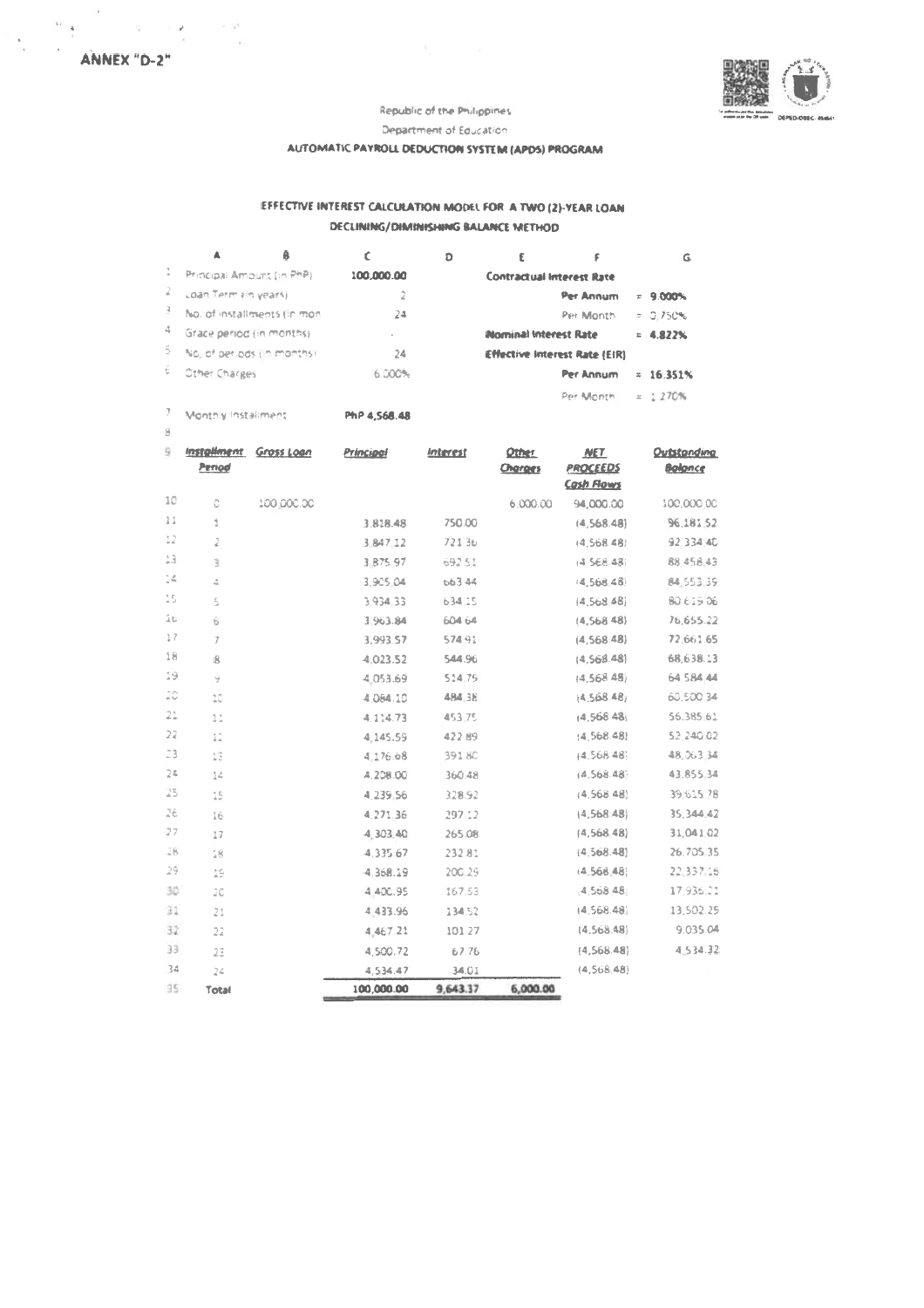

#### Republic of the Philippines

Department of Education

## AUTOMATIC PAYROLL DEDUCTION SYSTEM (APDS) PROGRAM

#### EFFECTIVE INTEREST CALCULATION MODEL FOR A THREE (3)-YEAR LOAN **DECLINING/DIMINISHING BALANCE METHOD**

|   |                             |                             |            | D | ε                     |                                      | G           |
|---|-----------------------------|-----------------------------|------------|---|-----------------------|--------------------------------------|-------------|
| ã | Principal Amount (in PhP)   |                             | 100.000.00 |   |                       | <b>Contractual Interest Rate</b>     |             |
|   | Loan Term (in years)        |                             | 3          |   |                       | Per Annum                            | $= 9.660%$  |
| 3 |                             | No. of installments (in mon | 36         |   |                       | Per Month                            | $= 0.805%$  |
| 4 | Grace period (in months)    |                             | $\alpha$   |   | Nominal Interest Rate |                                      | $= 5.196%$  |
| s | No. of periods (in months). |                             | 36         |   |                       | <b>Effective Interest Rate (EIR)</b> |             |
| ö | <b>Other Charges</b>        |                             | 5.000%     |   |                       | Per Annum                            | $= 14.886%$ |
|   |                             |                             |            |   |                       | Per Month                            | $= 1.163%$  |

 $\bar{8}$ 

7 Monthly installment PhP 3,210.78

| 9  | <i><u><b>Installment</b></u></i><br>Period | <u>Gross Loan</u> | Principal  | Interest  | <b>Other</b><br>Charges | <b>NET</b><br><b>PROCEEDS</b><br><b>Cash Flows</b> | <b>Outstanding</b><br><b>Balance</b> |
|----|--------------------------------------------|-------------------|------------|-----------|-------------------------|----------------------------------------------------|--------------------------------------|
| 10 | ō                                          | 100,000.00        |            |           | 6,000.00                | 94,000.00                                          | 100,000.00                           |
| 11 | 1                                          |                   | 2,405.78   | 805.00    |                         | (3, 210.78)                                        | 97,594.22                            |
| 12 | 2                                          |                   | 2 425.15   | 785.63    |                         | (3, 210.78)                                        | 95,169.07                            |
| 13 | 3                                          |                   | 2.444.67   | 766 11    |                         | (3, 210.78)                                        | 92,724.40                            |
| 14 | 4                                          |                   | 2,464.35   | 746.43    |                         | (3, 210.78)                                        | 90,260,05                            |
| 15 | Š                                          |                   | 2,484.19   | 726.59    |                         | (3,210.78)                                         | 87,775.86                            |
| 16 | 6                                          |                   | 2,504.18   | 706.60    |                         | (3, 210.78)                                        | 85,271.68                            |
| 17 | $\overline{7}$                             |                   | 2,524.34   | 686.44    |                         | (3, 210.78)                                        | 82,747.34                            |
| 18 | 8                                          |                   | 2,544.66   | 666 12    |                         | (3, 210.78)                                        | 80,202.68                            |
| 19 | Ğ                                          |                   | 2,565.15   | 645.63    |                         | (3.210.78)                                         | 77,637.53                            |
| 20 | 10                                         |                   | 2,585,80   | 624.98    |                         | (3, 210.78)                                        | 75,051.73                            |
| 21 | 11                                         |                   | 2,606.61   | 604.17    |                         | (3, 210.78)                                        | 72,445.12                            |
| 22 | 12                                         |                   | 2,627.60   | 583.18    |                         | (3, 210.78)                                        | 69,817.52                            |
| 23 | 13                                         |                   | 2.648.75   | 562.03    |                         | (3, 210, 78)                                       | 67,168.77                            |
| 24 | 14                                         |                   | 2,670.07   | 540.71    |                         | (3.210.78)                                         | 64,498.70                            |
| 25 | 15                                         |                   | 2,691.57   | 519 21    |                         | (3.210.78)                                         | 61,807.13                            |
| 26 | 16                                         |                   | 2,713.23   | 497.55    |                         | (3, 210, 78)                                       | 59,093.90                            |
| 27 | 17                                         |                   | 2,735.07   | 475 71    |                         | (3, 210.78)                                        | 56,358.83                            |
| 28 | 18                                         |                   | 2,757.09   | 453.69    |                         | (3,210.78)                                         | 53,601.74                            |
| 29 | 19                                         |                   | 2.779.29   | 431.49    |                         | (3.210.78)                                         | 50.822.45                            |
| 30 | 20                                         |                   | 2.801.66   | 409.12    |                         | (3, 210.78)                                        | 48,020.79                            |
| 31 | 21                                         |                   | 2824.21    | 386.57    |                         | (3, 210.78)                                        | 45,196.58                            |
| 32 | 22                                         |                   | 2.846.95   | 363.83    |                         | (3, 210.78)                                        | 42,349.63                            |
| 33 | 23                                         |                   | 2869.87    | 340.91    |                         | (3,210.78)                                         | 39,479.76                            |
| 34 | 24                                         |                   | 2.892.97   | 317.81    |                         | (3, 210.78)                                        | 36,586.79                            |
| 35 | 25                                         |                   | 2 916.26   | 294.52    |                         | (3, 210.78)                                        | 33.670.53                            |
| 36 | 26                                         |                   | 2.939.73   | 271.05    |                         | ${3,210.78}$                                       | 30,730.80                            |
| 37 | 27                                         |                   | 2,963.40   | 247.38    |                         | (3,210.78)                                         | 27,767.40                            |
| 38 | 28                                         |                   | 2,987.25   | 223.53    |                         | (3, 210.78)                                        | 24,780.15                            |
| 39 | 29                                         |                   | 3.011.30   | 199.48    |                         | (3, 210.78)                                        | 21,768.85                            |
| 4C | 3 <sup>c</sup>                             |                   | 3,035.54   | 175.24    |                         | (3, 210.78)                                        | 18,733.31                            |
| 41 | 31                                         |                   | 3 059 98   | 150.80    |                         | (3, 210.78)                                        | 15,673.33                            |
| 42 | 32                                         |                   | 3,084.61   | 126.17    |                         | (3.210.78)                                         | 12,588.72                            |
| 43 | 33                                         |                   | 3,109.44   | 101.34    |                         | (3, 210.78)                                        | 9,479.28                             |
| 44 | 34                                         |                   | 3,134.47   | 76.31     |                         | (3,210.78)                                         | 6,344.81                             |
| 45 | 35                                         |                   | 3,159.70   | 51.08     |                         | (3, 210.78)                                        | 3,185.11                             |
| 46 | 36                                         |                   | 3,185.14   | 25.64     |                         | (3.210.78)                                         |                                      |
| 47 | Total                                      |                   | 100,000.00 | 15,588.05 | 6,000.00                |                                                    |                                      |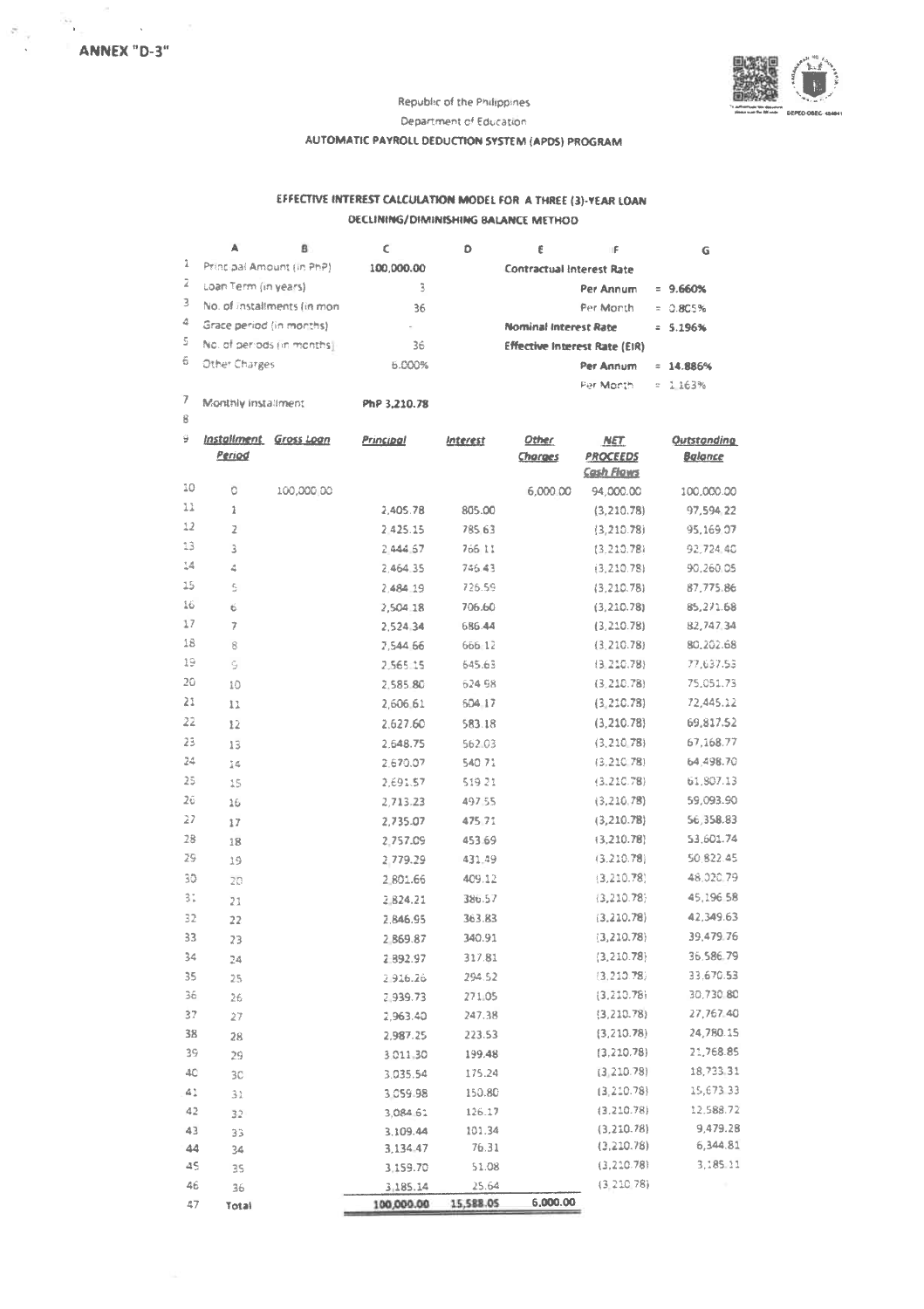$\frac{1}{2}$ 

 $\sim 10^{-1}$   $\rm g$   $^2$ 

 $\sim$   $\alpha$ 

 $\frac{1}{2}$ 



#### Republic of the Philippines **Department of Education** AUTOMATIC PAYROLL DEDUCTION SYSTEM (APDS) PROGRAM

and the control

## EFFECTIVE INTEREST CALCULATION MODEL FOR A FOUR (4)-YEAR LOAN **DECLINING/DIMINISHING BALANCE METHOD**

|    | л                            |                             | с            | D               | ε                                | F                                                  | G                               |
|----|------------------------------|-----------------------------|--------------|-----------------|----------------------------------|----------------------------------------------------|---------------------------------|
| 1  | Principal Amount (in PhP)    |                             | 100,000.00   |                 | <b>Contractual Interest Rate</b> |                                                    |                                 |
| 2  | Loan Term (in years)         |                             | 4            |                 |                                  | Per Annum                                          | $= 9.660%$                      |
| 3  |                              | No. of installments (in mon | 48           |                 |                                  | Per Month                                          | 0.805%<br>$\mathbf{r}$ .        |
| 4  | Grace period (in months)     |                             |              |                 | <b>Nominal Interest Rate</b>     |                                                    | 4.916%<br>a.                    |
| 5  | No. of periods (in months)   |                             | 48           |                 |                                  | <b>Effective Interest Rate (EIR)</b>               |                                 |
| 6  | Other Charges                |                             | 6 000%       |                 |                                  | Per Annum                                          | $\ddot{\phantom{a}}$<br>13.759% |
|    |                              |                             |              |                 |                                  | Per Month                                          | 1.080%                          |
| 7  | Monthly Installment          |                             | PhP 2.519.97 |                 |                                  |                                                    |                                 |
| 8  |                              |                             |              |                 |                                  |                                                    |                                 |
| 9  | <i>installment</i><br>Period | <b>Grass Loan</b>           | Principal    | <b>Interest</b> | <b>Other</b><br>Charges          | <b>NET</b><br><b>PROCEEDS</b><br><b>Cash Flows</b> | Outstanding<br><b>Balance</b>   |
| 10 | а                            | 100,000.00                  |              |                 | 6,000.00                         | 94,000.00                                          | 100,000.00                      |
| 11 | î.                           |                             | 1.714.97     | 805.00          |                                  | (2.519.97)                                         | 98.285.03                       |
| 12 | 2                            |                             | 1728.78      | 791.19          |                                  | 12.519.97                                          | 96 556 25                       |
| 13 | 3                            |                             | 1.742.69     | 777 28          |                                  | (2.519.97)                                         | 94 813 56                       |
| 14 | d,                           |                             | 2.756.72     | 763 25          |                                  | (2.519.97)                                         | 93.056.84                       |
| 15 | s                            |                             | 1,770.86     | 749 11          |                                  | (2.519.97)                                         | 91.285.98                       |
| 16 | ă                            |                             | 1.785.12     | 734 85          |                                  | $-2.519$ 97                                        | 89.500.86                       |
| 37 | 7                            |                             | 1.799.49     | 720 48          |                                  | (2.519.97)                                         | 87.701.37                       |
| 18 | g                            |                             | 1,813.97     | 706 00          |                                  | (2.519.97)                                         | 85,887.40                       |
| 19 | 9                            |                             | 1,828.58     | 691.39          |                                  | $-2.519.971$                                       | 84 058 87                       |
| 20 | 10                           |                             | 1,843.30     | 676 67          |                                  | (2.519.97)                                         | 82.235.52                       |
| 21 | 11                           |                             | 1,858 14     | 661.83          |                                  | (2.519.97)                                         | 80 357 38                       |
| 22 | 12                           |                             | 1,873.09     | 646 88          |                                  | (2.519.97)                                         | 78.434.29                       |
| 23 | 13                           |                             | 1,888.17     | 63180           |                                  | 12.519.971                                         | 76.596.12                       |
| 24 | 14                           |                             | 1,903.37     | 616.60          |                                  | (2.519.97)                                         | 74.692.75                       |
| 25 | 15                           |                             | 1.918.69     | 601.28          |                                  | (2.519.97)                                         | 72,774.06                       |
| 2b | 16                           |                             | 1.934.14     | 585.83          |                                  | (2.519.97)                                         | 70.839.92                       |
| 27 | 17                           |                             | 1.949.71     | 570.26          |                                  | (2.519.97)                                         | 68 890 21                       |
| 28 | 18                           |                             | 1,965.40     | 554.57          |                                  | 12,539.97                                          | 66,924.81                       |
| 29 | 19                           |                             | 1.981.23     | 538.74          |                                  | (2,519.97)                                         | 64,943.58                       |
| 30 | 28                           |                             | 1997.17      | 522 80          |                                  | (2.519.97)                                         | 62.946.41                       |
| 30 | 21                           |                             | 2013.25      | 506 72          |                                  | (2.519.97)                                         | 60.933.16                       |
| 32 | 22                           |                             | 2.029.46     | 490.51          |                                  | (2, 519.97)                                        | 58.903.70                       |
| 33 | 23                           |                             | 2.045.80     | 474.17          |                                  | (2.519.97)                                         | 56,857.90                       |
| 猛  | 24                           |                             | 2.062.26     | 457.71          |                                  | (2.519.97)                                         | 54.795.64                       |
| 35 | 25                           |                             | 2.078.87     | 441.10          |                                  | 12.519.97                                          | 52.716.77                       |
| 36 | 26                           |                             | 2.095.60     | 424.37          |                                  | (2.519.97)                                         | 50,621.17                       |
| 37 | 27                           |                             | 2,112.47     | 407.50          |                                  | (2.51997)                                          | 48,508.70                       |
| も出 | 28                           |                             | 2.129.47     | 390.50          |                                  | (2.519.97)                                         | 46 379 23                       |
| 39 | 29                           |                             | 2.146.62     | 373.35          |                                  | 12.519.97                                          | 44.232.61                       |
| 40 | 30                           |                             | 2:163 90     | 356.07          |                                  | (2,519.97)                                         | 47-068-71                       |
| 41 | 31                           |                             | 2.181.32     | 338 65          |                                  | (2.519.97)                                         | 39 887 39                       |
| 42 | 32                           |                             | 2.198.88     | 321 09          |                                  | 72.519.97                                          | 37 688 51                       |
| 43 | 33                           |                             | 2:216.58     | 303 39          |                                  | (2,539.92)                                         | 35.471.93                       |
| 44 | 34                           |                             | 2.234.42     | 285.55          |                                  | (2,519.97)                                         | 33.237.51                       |
| 45 | 35                           |                             | 2,252.41     | 267.56          |                                  | 12.519.971                                         | 30.985.10                       |
| 46 | 36                           |                             | 2.270.54     | 249 43          |                                  | (2,519.97)                                         | 28.714.56                       |
| 47 | 37                           |                             | 2:288.82     | 231.15          |                                  | $-2.51997$                                         | 26 425 74                       |
| 48 | 38                           |                             | 2,307.24     | 212.73          |                                  | (2519.97)                                          | 24.118.50                       |
| 49 | 39                           |                             | 2.325.82     | 194.15          |                                  | (2.519.97)                                         | 21.792.68                       |
| 50 | 40                           |                             | 2 344 54     | 175.43          |                                  | (2.519.97)                                         | 19.448.14                       |
| 51 | 41                           |                             | 2.363.41     | 156.56          |                                  | (2.519.97)                                         | 17.084.73                       |
| 52 | 42                           |                             | 2,382.44     | 137.53          |                                  | (2, 519.97)                                        | 14.702.29                       |
| 53 | 43                           |                             | 2,401.62     | 118.35          |                                  | (2.519.97)                                         | 12.300.67                       |
| 54 | 44                           |                             | 2,420.95     | 99.02           |                                  | (2.519.97)                                         | 9,879.72                        |
| 55 | 45                           |                             | 2,440.44     | 79.53           |                                  | (2.519.97)                                         | 7,439.28                        |
| 56 | 46                           |                             | 2,460.08     | 59.89           |                                  | (2.519.97)                                         | 4,979.20                        |
| 57 | 47                           |                             | 2.479.89     | 40.08           |                                  | (2.519.97)                                         | 2 499 31                        |
| 58 | 48                           |                             | 2.499 85     | 20.12           |                                  | (2.519.97)                                         |                                 |
| 59 | Total                        |                             | 100,000.00   | 19,664.63       | 6,000.00                         |                                                    |                                 |